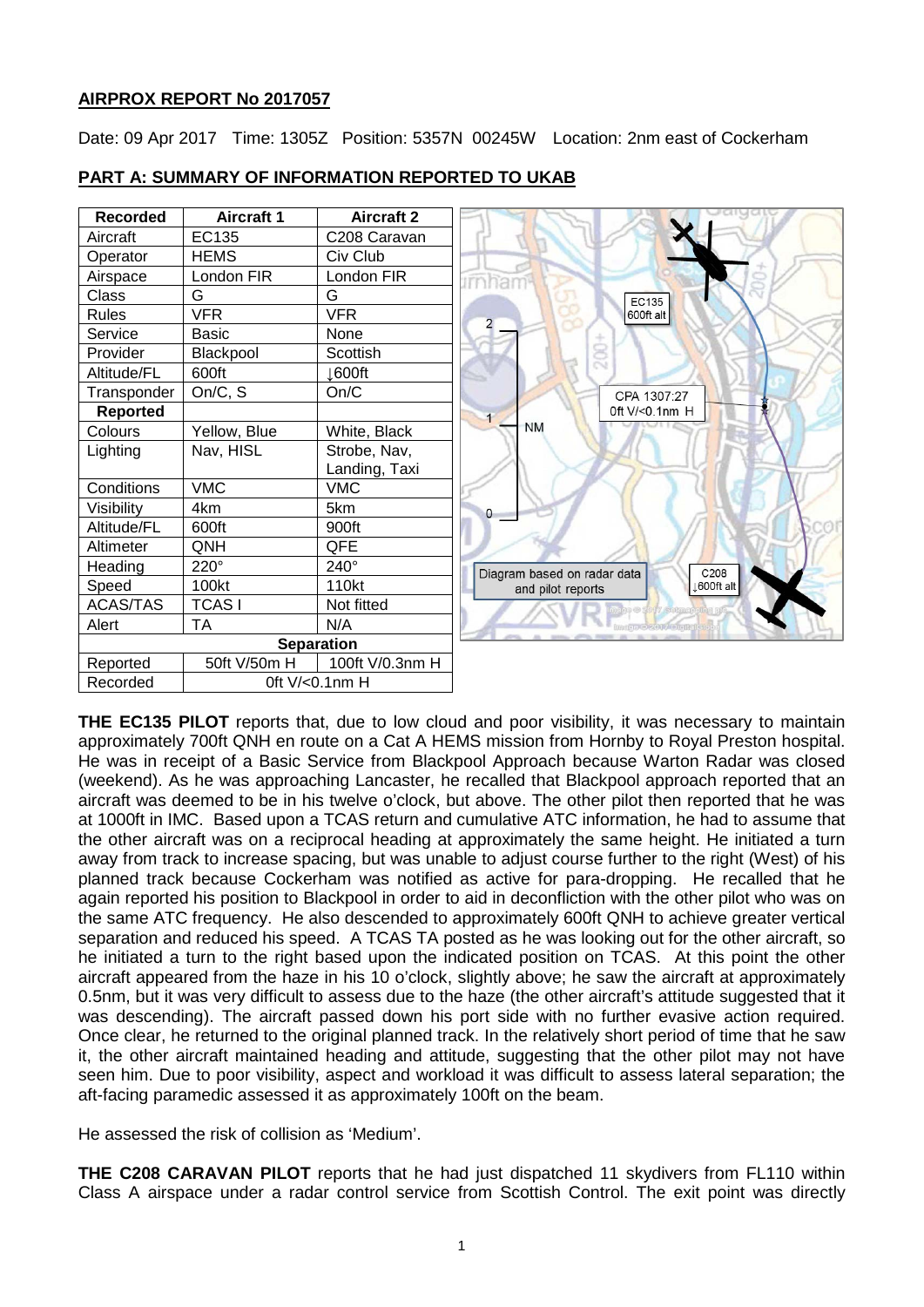overhead the DZ running in on a north westerly heading. The cloud overhead the planned landing area was scattered and the ground was clearly visible to the Jump Master before dispatching. During the final stage of the climb, the cloud to the east of the DZ had become dense and low. The DZ is coastal with high hills to the near east and the moisture from the sea often quickly condenses over the land and is trapped by the hill range. After dispatching the skydivers, the aircraft descended to the north, then to the east, on a GPS distance arc of 2.5nm from the DZ centre point. There was no cloud or adverse weather above 4000ft. RW24 was designated for landing and, as the aircraft would have to go through IMC, the descent rate was slowed down to 110kts and turns were restricted to rate one. This shallower descent profile meant that the final approach was from approximately 2nm from the runway instead of 1.5nm. He came out of cloud at 1100ft and was lined up with RW24. Within a second of achieving VMC, a helicopter passed in front and perpendicular to him, slightly below and approximately 0.3nm in front. Avoiding action was taken by turning to the rear of the helicopter path; however, the helicopter had already passed his track within a second of making visual contact. He continued on final approach and landed without incident. The helicopter appeared to be tracking the cloud base and did not make contact with the DZ to report that it was passing, despite having several skydivers in the air at the time of the Airprox. The incident was reported by the pilot to DZ Control.

He assessed the risk of collision as 'Medium'.

#### **Factual Background**

The weather at Blackpool was recorded as follows:

METAR EGNH 091250Z 26014KT 4000 HZ BKN004 12/10 Q1018=

The previous TAF for this period for Blackpool issued at 0801 was:

AMD EGNH 090801Z 0908/0915 13007KT CAVOK TEMPO 0908/0915 7000 BECMG 0909/0912 27012KT BKN015 TEMPO 0912/0915 4000 BR BKN007=

#### **Analysis and Investigation**

# **CAA ATSI**

The pilot of the EC135 (a HEMS aircraft) reported being en-route with a casualty from a site to the north-east of Lancaster to a hospital in Preston. The C208 was conducting parachute drops from FL150 into the Cockerham parachuting site (Figure 1).



Figure 1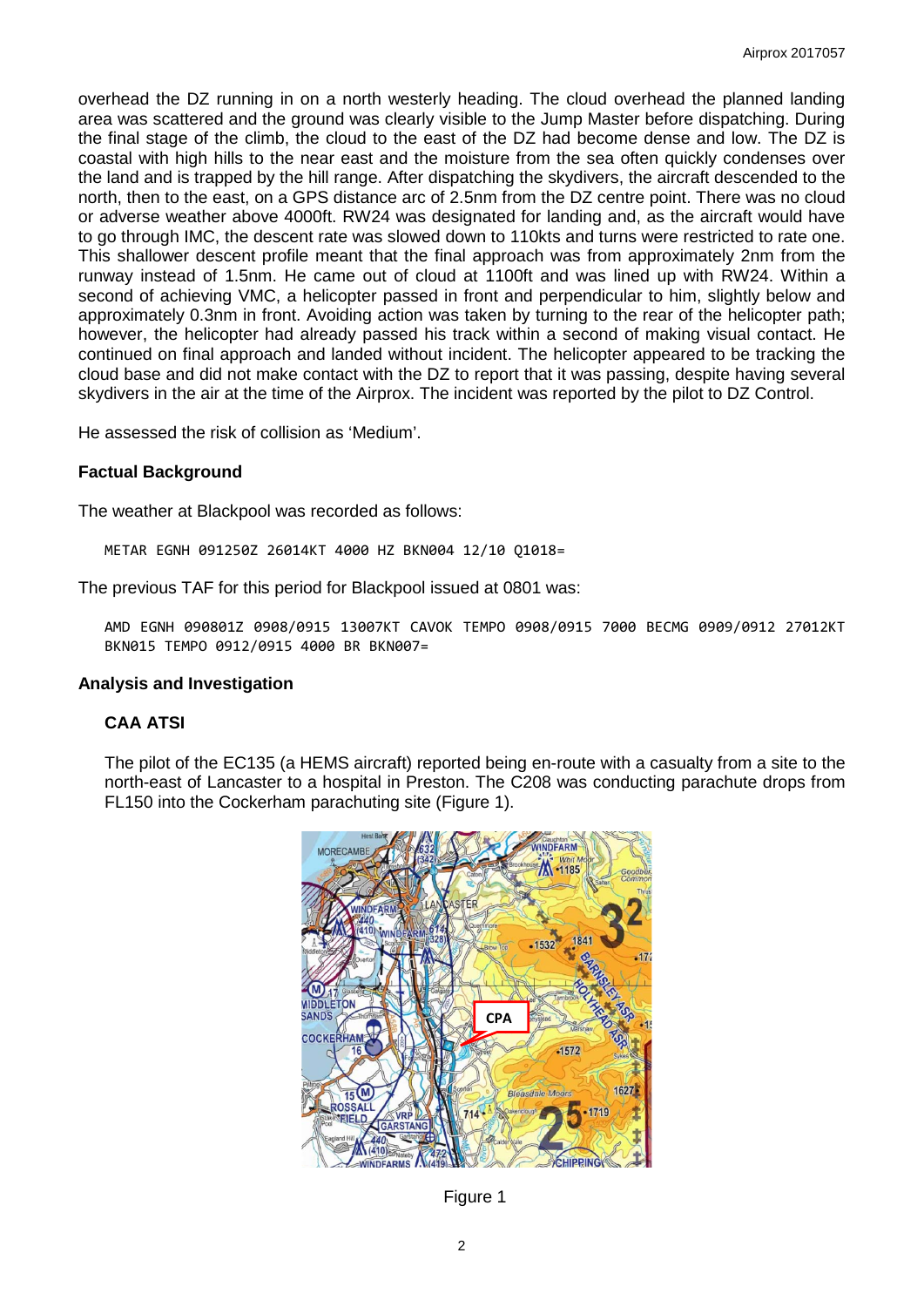At 1304:40, the C208 was observed in the descent from FL150, with strong primary contacts appearing behind, believed to be the parachutists, near the designated Cockerham parachute jumping site (Figure 2).



Figure 2 – 1304:40 (note levels indicated are Flight Levels – 108ft to be added for altitudes)

At this time the EC135 was observed to be following the track of the M6 motorway, ultimately remaining clear of the Cockerham parachute site.

At 1306:27 the C208 was below 2500ft, continuing in the descent, clear and to the south-east of the parachuting site (Figure 3).



Figure 3 – 1306:27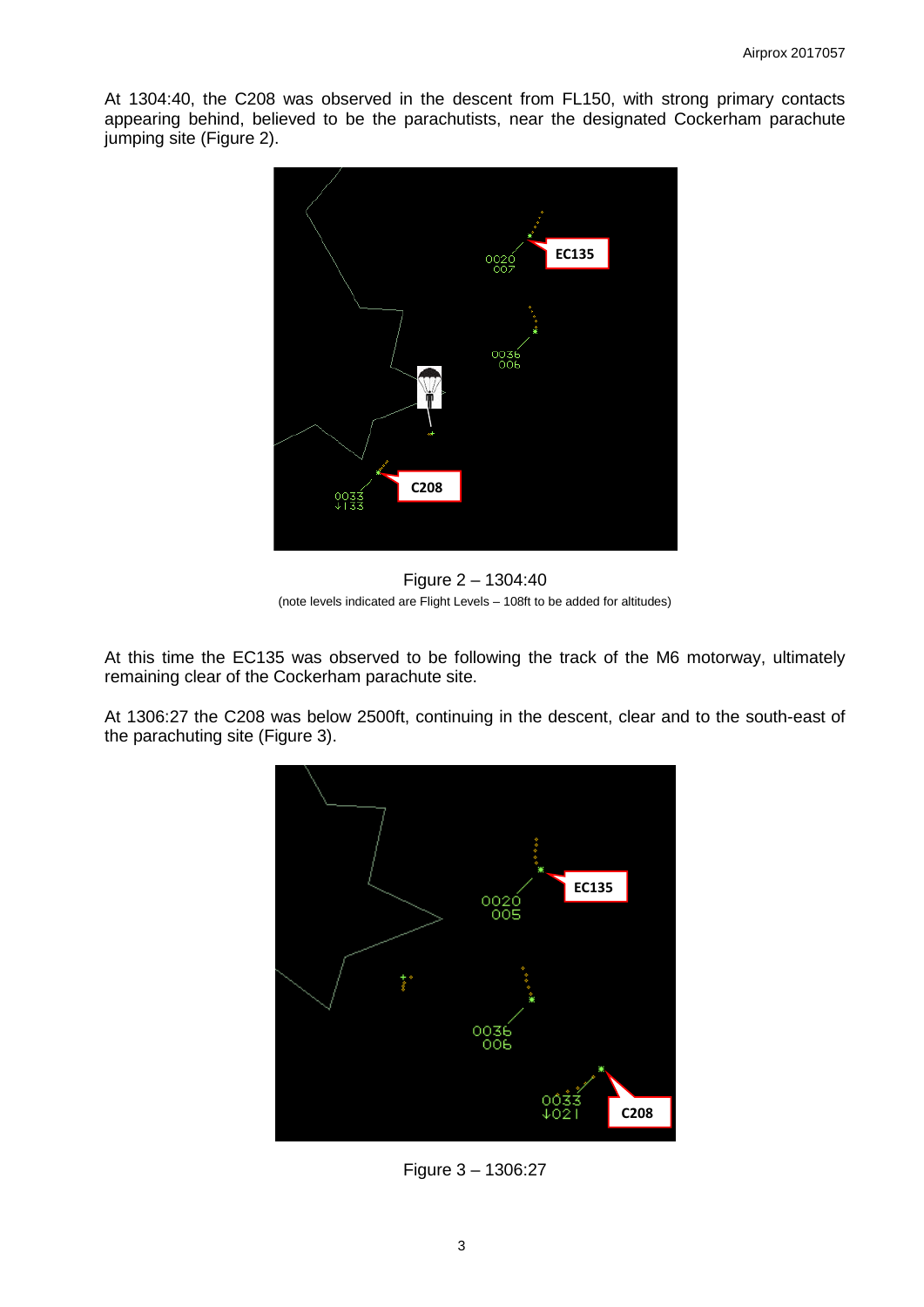

Figures 4 & 5 illustrate the situation at 1307:03 and 1307:20 respectively.





CPA took place at 1307:27 with the aircraft indicating at the same level and separated by less than 0.1nm laterally (Figure 5).



Figure 5 – 1307:27 - CPA

Weather conditions in the area were reported by the pilot of the C208 as *"no cloud or adverse weather above 4000ft"*. However they also reported having to reduce their descent rate as *"the aircraft would have to go through IMC".* They reported coming out of cloud at 1100ft and *"within a second of achieving VMC, the helicopter passed in front of our aircraft…"*

The pilot of the EC135 reported being at an altitude of 600ft and making a turn to the right based upon TCAS information, *"at which point the other aircraft appeared from the haze in my 10 o'clock and slightly above (his attitude suggested that he was descending)".*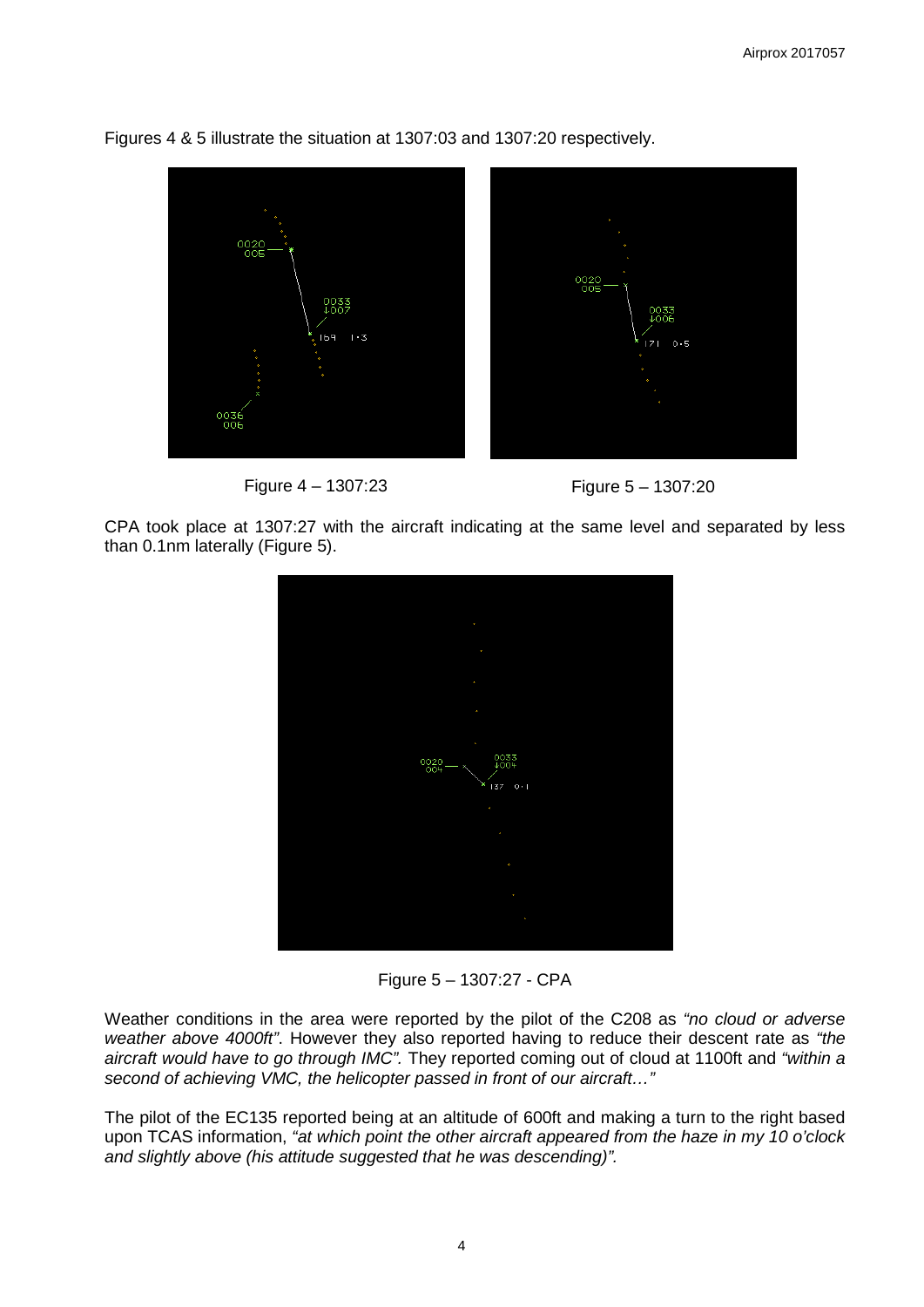In his report, the pilot of the EC135 stated that he had received traffic information from Blackpool ATC on an aircraft which was "*deemed to be in our twelve o' clock, but above*". A review of the R/T from Blackpool could find no record of this or similar transmissions during this period. Further, Blackpool ATC has no access to surveillance information.

The pilot of the C208 reported receiving a *"Basic Service as standard from Scottish".* Again, from a review of the R/T, no evidence of any formal agreement on ATC service was found. The aircraft was given a clearance to climb to FL150, and in the area of operation, would have entered controlled airspace on passing FL95. The Scottish Tay sector controller instructed the pilot to advise when they had released the parachutists and were descending. On leaving controlled airspace by descent prior to the Airprox, no service was agreed between the Scottish controller and the pilot of the C208, and no traffic information was passed.

The Scottish sector involved is primarily responsible for providing Radar Control Services to aircraft in the airway structure, and appropriate services to those same aircraft when they leave or enter controlled airspace from airports in this area. They would not normally provide what would effectively be a Lower Airspace Radar Service, nor a Basic Service to aircraft below controlled airspace, as they have neither the resource nor the remit to do so. The C208 needed permission to climb into this sector's controlled airspace to facilitate the paradrop from FL150 and, although not formally agreed, would be subject to a Radar Control Service when doing so. When not in communications with the Scottish controller, the pilot reported being on the parachute site frequency. It could not be determined at which point the pilot changed frequency between the two, although in the moments just prior to the Airprox when they became VMC, the pilot reported being lined up for Runway 24 at Cockerham, and they subsequently reported the Airprox to the parachute site controller.

The Airprox was not reported to the Scottish controller.

#### **UKAB Secretariat**

The EC135 and C208 Caravan pilots shared an equal responsibility for collision avoidance and not to operate in such proximity to other aircraft as to create a collision hazard<sup>[1](#page-4-0)</sup>. If the incident geometry is considered as head-on or nearly so then both pilots were required to turn to the right<sup>[2](#page-4-1)</sup>.

A parachuting site 'Drop Zone' does not denote the presence of a zone in the sense of an ATZ or CTR. The vertical and lateral limits of a parachuting site are notified in the UK AIP but there is no regulated or controlled airspace associated with these notified vertical and lateral limits, other than such existing airspace which is coincident.

Although not part of this Airprox, the radar recordings (Figures 3 & 4 of the ATSI report) show that the C208 may have had an unreported Airprox with a pipeline helicopter (Squawk 0036) prior to the EC135 incident. This was probably not reported due to neither pilot seeing the other aircraft, the C208 was probably still in cloud.

#### **Comments**

#### **Parachute Centre Operating Authority**

As the oldest skydiving drop zone in the UK, we have an excellent relationship with medical helicopters and local aircraft that make contact. We operate on the standard skydiving frequency of 129.900. Before we authorise any flights, we inform Warton Radar, London Control, Scottish Control and the military. We also deactivate if the weather puts us on an operational hold. We inform communicating aircraft as to whether our aircraft or skydivers are in the air, how long before we intend to dispatch, which way we are running in, and the descent direction of the

<span id="page-4-1"></span><span id="page-4-0"></span>

SERA.3205 Proximity.<br>SERA.3210 Right-of-way (c)(1) Approaching head-on.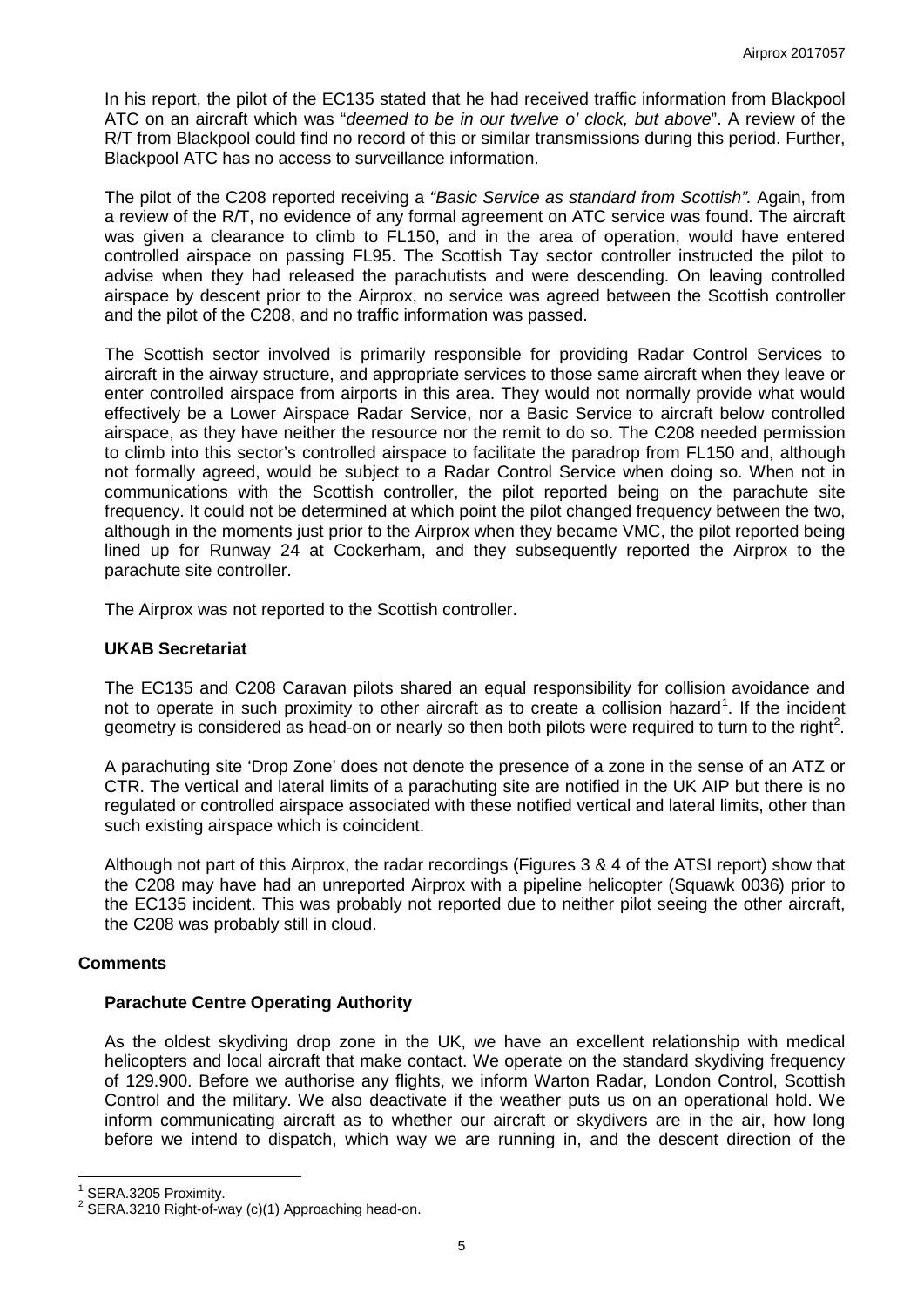aircraft. At the time of the Airprox, we did not receive any communication from the helicopter, despite it crossing the final approach path of an active drop zone runway at low altitude. Since Blackpool airport stopped offering LARS, we have noticed an increased number of aircraft flying within our published 1.5nm para dropping area during pre-notified operation.

#### **Summary**

An Airprox was reported when an EC135 and a C208 Caravan flew into proximity at 1305 on Sunday 9<sup>th</sup> April 2017. Both pilots were operating under VFR in VMC, the EC135 pilot in receipt of a Basic Service from Blackpool and the C208 Caravan pilot was not in receipt of a service but was listening out on the Scottish frequency.

#### **PART B: SUMMARY OF THE BOARD'S DISCUSSIONS**

Information available consisted of reports from the pilots of both aircraft, transcripts of the relevant RT frequencies, radar photographs/video recordings, reports from the air traffic controllers involved and reports from the appropriate ATC and operating authorities.

The Board began by discussing the actions of the EC135 pilot. They were unsure where the pilot had obtained the Traffic information on the C208 given that the R/T recordings at Blackpool showed they did not provide it. Some members wondered whether the pilot may in fact have been listening to the para-drop frequency on his second box, or if he had mistakenly recalled the information the he had derived from his TCAS as having come from ATC. The helicopter member commented that he had subsequently spoken to the EC135 pilot and it was obvious to him that, due to the weather conditions and the Cat A nature of the task, the pilot had been working quite hard and that this may have explained why the EC135 pilot did not speak to Cockerham as he transited adjacent to the parachuting site. He also highlighted that although TCAS equipment is accurate in most respects, there is a known target margin of error of  $+/- 30^{\circ}$  in the azimuth and so that would be a factor in the helicopter pilot's situational awareness and subsequent actions.

The Board then looked at the actions of the C208 Caravan pilot. Some members wondered if the C208 pilot was fully aware of the type of service he was under during the various stages of his flight. An ATC member with knowledge of the airspace informed the Board that standard air traffic procedures for aircraft carrying out these operations is to inform the pilot every time they enter and leave controlled airspace thus removing any doubt from the pilots' minds as to the service they are receiving. With this clarified, members agreed that, although descending through IMC without a radar service was not contrary to any regulations *per se*, it was very unwise without talking to an appropriate air traffic unit because of the dangers in encountering other aircraft, as had happened in this incident. In this respect, the Board noted that the C208 pilot had also had a close encounter with another helicopter just before the Airprox in question but had not been aware of this due to his being IMC at the time. Some members wondered why the C208 pilot had not descended to the west of the parachuting site given that it appeared that there were gaps in the clouds (that the parachutists had been dropped through) which might have been used by the C208 pilot to remain VMC before then routing east to the airfield below the cloud for his approach. Other members opined that the C208 pilot had probably not deviated from his usual procedure due to task pressures, time constraints and the repetitive nature of the activity all placing perceived pressure to expedite his landing. Regardless, Board members unanimously agreed that the C208 pilot's autonomous descent through cloud had been an unwise course of action which had been the main factor that had resulted in the Airprox.

The Board then considered the cause and risk of the incident. Members agreed that the C208 pilot descending through IMC without talking to an Air Traffic Service Unit had resulted in the reduction of SA for both pilots. As a result, the Board agreed that the cause of the incident was that the C208 pilot had descended through IMC and into conflict with the EC135 under the cloud. Members all agreed that the recorded separation, allied to the necessarily late sighting by both pilots due to the C208 flying in cloud, had meant that, despite the best efforts of the EC135 pilot, there had been a serious risk of collision; accordingly, the Board assessed the risk as Category A.